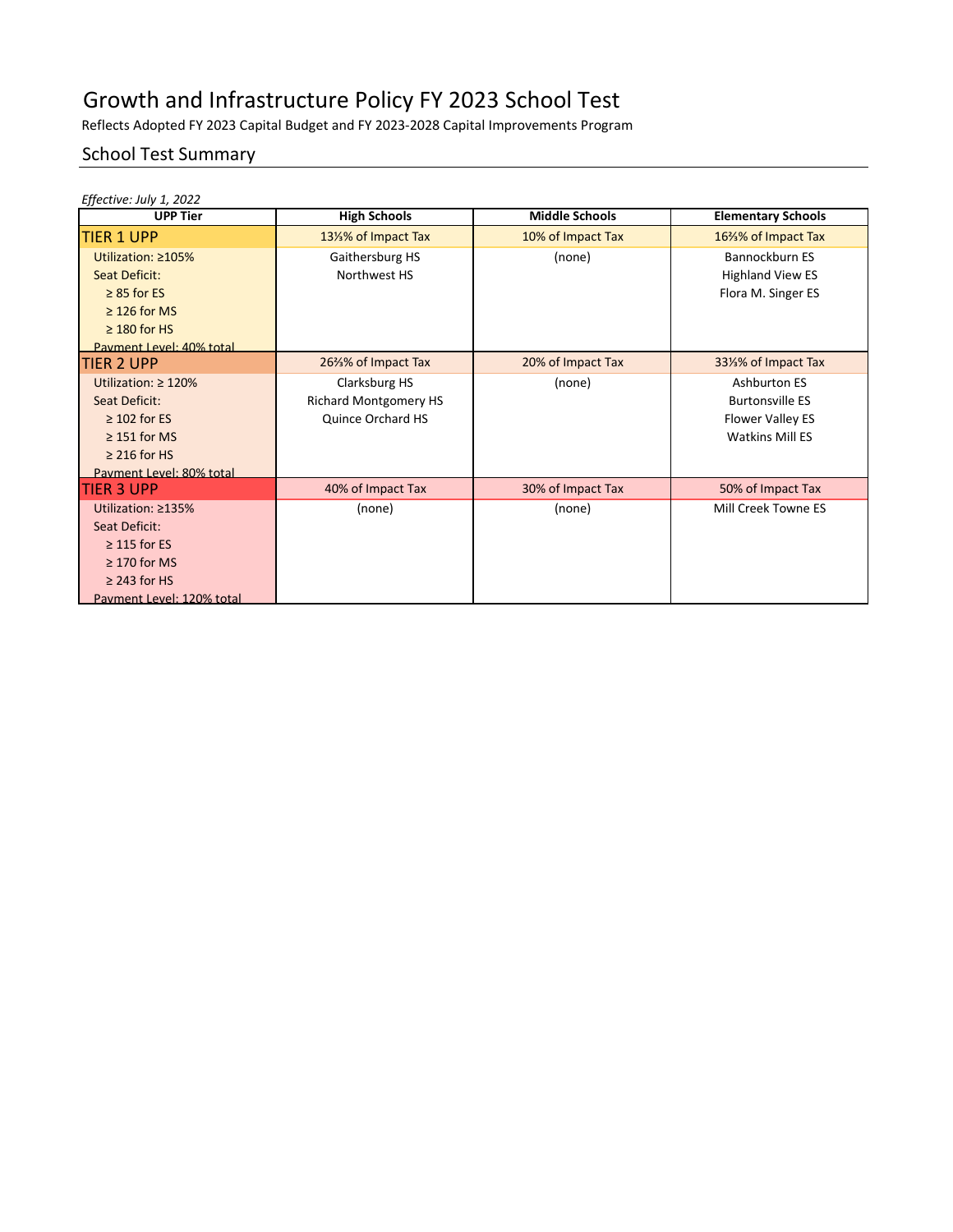Reflects Adopted FY 2023 Capital Budget and FY 2023-2028 Capital Improvements Program

#### High School Test

*Effective: July 1, 2022*

Tier 1 UPP: ≥ 105% utilization and ≥ 180 seat deficit Tier 2 UPP: ≥ 120% utilization and ≥ 216 seat deficit Tier 3 UPP: ≥ 135% utilization and ≥ 243 seat deficit

|                                  | Projected 2026-27 |                   |                    |                 | <b>UPP</b>    |        | <b>UPP Adequacy Ceilings</b> |        |
|----------------------------------|-------------------|-------------------|--------------------|-----------------|---------------|--------|------------------------------|--------|
| <b>High School</b>               | Capacity          | <b>Enrollment</b> | <b>Utilization</b> | Deficit/Surplus | <b>Status</b> | Tier 1 | Tier <sub>2</sub>            | Tier 3 |
| Bethesda-Chevy Chase             | 2,457             | 2,356             | 95.9%              | 101             |               | 281    | 593                          | 961    |
| Montgomery Blair <sup>1</sup>    | 2,867             | 2,619             | 91.3%              | 248             |               | 428    | 822                          | 1,252  |
| James Hubert Blake               | 1,743             | 1,883             | 108.0%             | $-140$          |               | 40     | 209                          | 471    |
| <b>Winston Churchill</b>         | 1,949             | 2,070             | 106.2%             | $-121$          |               | 59     | 269                          | 562    |
| Clarksburg                       | 2,034             | 2,606             | 128.1%             | $-572$          | Tier 2 UPP    |        |                              | 140    |
| Damascus                         | 2,007             | 1,464             | 72.9%              | 543             |               | 723    | 945                          | 1,246  |
| Albert Einstein <sup>1</sup>     | 1,633             | 1,492             | 91.4%              | 141             |               | 321    | 468                          | 713    |
| Gaithersburg                     | 2,443             | 2,669             | 109.3%             | $-226$          | Tier 1 UPP    |        | 263                          | 630    |
| Walter Johnson                   | 2,321             | 2,121             | 91.4%              | 200             |               | 380    | 665                          | 1,013  |
| John F. Kennedy <sup>1</sup>     | 2,221             | 2,029             | 91.4%              | 192             |               | 372    | 637                          | 970    |
| Col. Zadok Magruder              | 1,907             | 1,861             | 97.6%              | 46              |               | 226    | 428                          | 714    |
| <b>Richard Montgomery</b>        | 2,241             | 2,713             | 121.1%             | $-472$          | Tier 2 UPP    |        |                              | 313    |
| <b>Northwest</b>                 | 2,286             | 2,588             | 113.2%             | $-302$          | Tier 1 UPP    |        | 156                          | 499    |
| Northwood <sup>1</sup>           | 2,498             | 2,282             | 91.4%              | 216             |               | 396    | 716                          | 1,091  |
| Paint Branch                     | 2,021             | 2,165             | 107.1%             | $-144$          |               | 36     | 261                          | 564    |
| Poolesville                      | 1,508             | 1,308             | 86.7%              | 200             |               | 380    | 502                          | 728    |
| <b>Quince Orchard</b>            | 1,791             | 2,274             | 127.0%             | $-483$          | Tier 2 UPP    |        |                              | 144    |
| Rockville                        | 1,518             | 1,439             | 94.8%              | 79              |               | 259    | 383                          | 611    |
| Seneca Valley                    | 2,551             | 2,531             | 99.2%              | 20              |               | 200    | 531                          | 913    |
| Sherwood                         | 2,147             | 2,085             | 97.1%              | 62              |               | 242    | 492                          | 814    |
| Springbrook                      | 2,121             | 1,928             | 90.9%              | 193             |               | 373    | 618                          | 936    |
| <b>Watkins Mill</b>              | 1,789             | 1,642             | 91.8%              | 147             |               | 327    | 505                          | 774    |
| Wheaton <sup>1</sup>             | 2,234             | 2,041             | 91.4%              | 193             |               | 373    | 640                          | 975    |
| Walt Whitman                     | 2,262             | 2,239             | 99.0%              | 23              |               | 203    | 476                          | 815    |
| Charles W. Woodward <sup>1</sup> | 2,159             | 1,972             | 91.3%              | 187             |               | N/A    | N/A                          | N/A    |
| Thomas S. Wootton                | 2,142             | 2,147             | 100.2%             | $-5$            |               | 175    | 424                          | 745    |

<sup>1</sup>Projected enrollment reflects the estimated impact of CIP P651908, which will reassign students between the Downcounty Consortium, Walter Johnson HS and Woodward HS in 2026.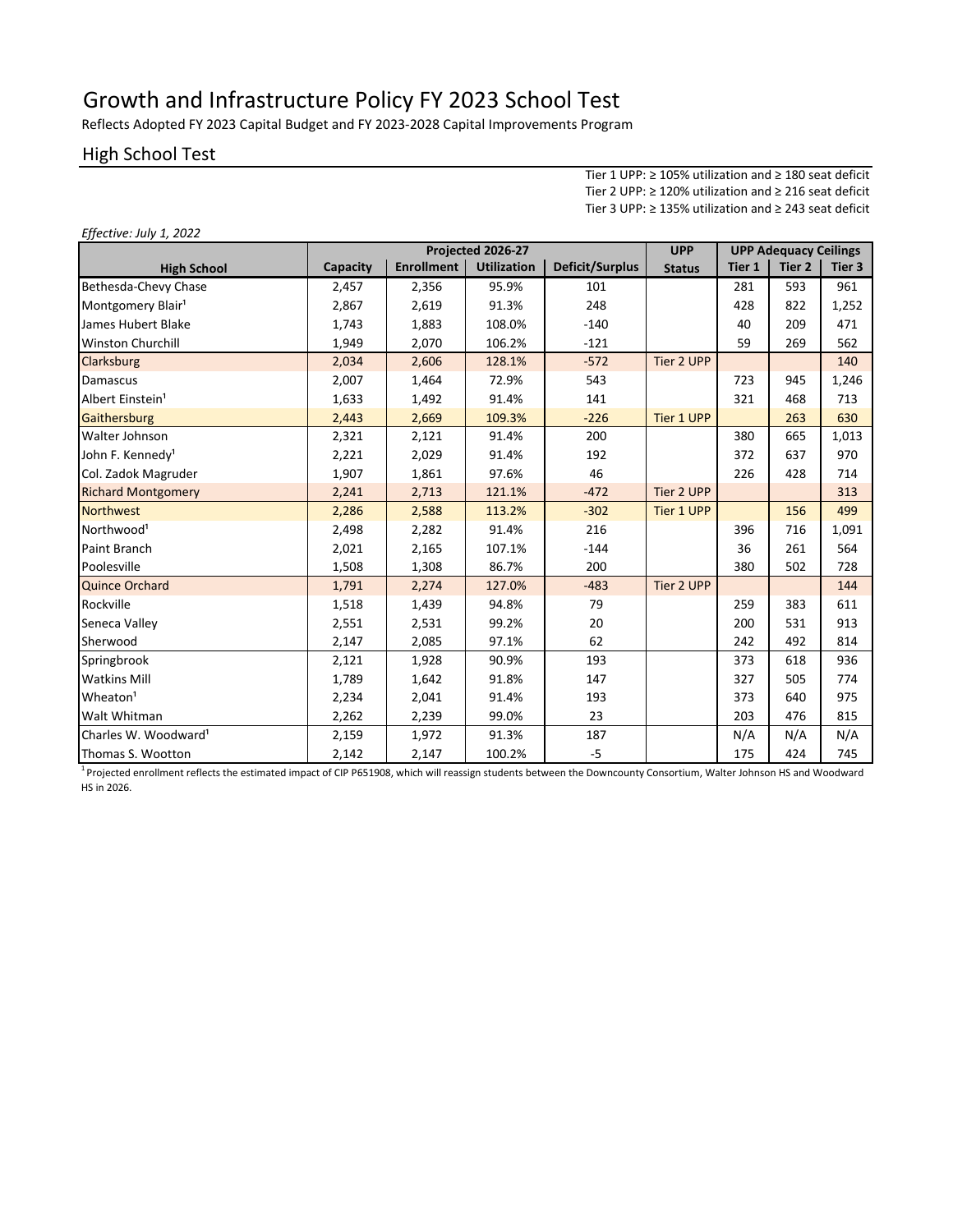Reflects Adopted FY 2023 Capital Budget and FY 2023-2028 Capital Improvements Program

#### Middle School Test

*Effective: July 1, 2022*

Tier 1 UPP: ≥ 105% utilization and ≥ 126 seat deficit Tier 2 UPP: ≥ 120% utilization and ≥ 151 seat deficit Tier 3 UPP: ≥ 135% utilization and ≥ 170 seat deficit

|                             | Projected 2026-27 |                   |                    | <b>UPP</b>             | <b>UPP Adequacy Ceilings</b> |        |                   |        |
|-----------------------------|-------------------|-------------------|--------------------|------------------------|------------------------------|--------|-------------------|--------|
| <b>Middle School</b>        | Capacity          | <b>Enrollment</b> | <b>Utilization</b> | <b>Deficit/Surplus</b> | <b>Status</b>                | Tier 1 | Tier <sub>2</sub> | Tier 3 |
| Argyle                      | 897               | 972               | 108.4%             | $-75$                  |                              | 51     | 105               | 239    |
| John T. Baker               | 746               | 830               | 111.3%             | $-84$                  |                              | 42     | 67                | 178    |
| Benjamin Banneker           | 786               | 878               | 111.7%             | $-92$                  |                              | 34     | 66                | 184    |
| <b>Briggs Chaney</b>        | 927               | 912               | 98.4%              | 15                     |                              | 141    | 201               | 340    |
| Cabin John                  | 1,125             | 1,147             | 102.0%             | $-22$                  |                              | 104    | 203               | 372    |
| Roberto Clemente            | 1,218             | 864               | 70.9%              | 354                    |                              | 480    | 598               | 781    |
| Eastern                     | 1,012             | 987               | 97.5%              | 25                     |                              | 151    | 228               | 380    |
| William H. Farquhar         | 800               | 696               | 87.0%              | 104                    |                              | 230    | 264               | 384    |
| Forest Oak                  | 955               | 814               | 85.2%              | 141                    |                              | 267    | 332               | 476    |
| <b>Robert Frost</b>         | 1,035             | 1,066             | 103.0%             | $-31$                  |                              | 95     | 176               | 332    |
| Gaithersburg                | 1,009             | 1,044             | 103.5%             | $-35$                  |                              | 91     | 167               | 319    |
| <b>Herbert Hoover</b>       | 1,139             | 1,077             | 94.6%              | 62                     |                              | 188    | 290               | 461    |
| Francis Scott Key           | 961               | 1,000             | 104.1%             | $-39$                  |                              | 87     | 154               | 298    |
| Martin Luther King, Jr.     | 914               | 858               | 93.9%              | 56                     |                              | 182    | 239               | 376    |
| Kingsview                   | 1,041             | 999               | 96.0%              | 42                     |                              | 168    | 251               | 407    |
| Lakelands Park              | 1,147             | 1,145             | 99.8%              | $\overline{2}$         |                              | 128    | 232               | 404    |
| A. Mario Loiederman         | 1,003             | 968               | 96.5%              | 35                     |                              | 161    | 236               | 387    |
| Montgomery Village          | 844               | 758               | 89.8%              | 86                     |                              | 212    | 255               | 382    |
| Neelsville                  | 1,063             | 792               | 74.5%              | 271                    |                              | 397    | 484               | 644    |
| <b>Newport Mill</b>         | 825               | 659               | 79.9%              | 166                    |                              | 292    | 331               | 455    |
| North Bethesda              | 1,233             | 1,176             | 95.4%              | 57                     |                              | 183    | 304               | 489    |
| Parkland                    | 1,216             | 1,071             | 88.1%              | 145                    |                              | 271    | 389               | 571    |
| Rosa Parks                  | 945               | 851               | 90.1%              | 94                     |                              | 220    | 283               | 425    |
| John Poole                  | 478               | 390               | 81.6%              | 88                     |                              | 214    | 239               | 258    |
| Thomas W. Pyle              | 1,502             | 1,512             | 100.7%             | $-10$                  |                              | 116    | 291               | 516    |
| Redland                     | 765               | 594               | 77.6%              | 171                    |                              | 297    | 324               | 439    |
| Ridgeview                   | 955               | 785               | 82.2%              | 170                    |                              | 296    | 361               | 505    |
| <b>Rocky Hill</b>           | 1,020             | 1,006             | 98.6%              | 14                     |                              | 140    | 218               | 371    |
| <b>Shady Grove</b>          | 854               | 588               | 68.9%              | 266                    |                              | 392    | 437               | 565    |
| Odessa Shannon              | 881               | 739               | 83.9%              | 142                    |                              | 268    | 319               | 451    |
| <b>Silver Creek</b>         | 935               | 858               | 91.8%              | 77                     |                              | 203    | 264               | 405    |
| Silver Spring International | 1,170             | 1,113             | 95.1%              | 57                     |                              | 183    | 291               | 467    |
| Sligo                       | 941               | 730               | 77.6%              | 211                    |                              | 337    | 400               | 541    |
| Takoma Park                 | 1,322             | 1,107             | 83.7%              | 215                    |                              | 341    | 480               | 678    |
| Tilden                      | 1,216             | 973               | 80.0%              | 243                    |                              | 369    | 487               | 669    |
| <b>Hallie Wells</b>         | 982               | 962               | 98.0%              | 20                     |                              | 146    | 217               | 364    |
| Julius West                 | 1,432             | 1,364             | 95.3%              | 68                     |                              | 194    | 355               | 570    |
| Westland                    | 1,105             | 782               | 70.8%              | 323                    |                              | 449    | 544               | 710    |
| <b>White Oak</b>            | 992               | 816               | 82.3%              | 176                    |                              | 302    | 375               | 524    |
| Earle B. Wood               | 944               | 974               | 103.2%             | $-30$                  |                              | 96     | 159               | 301    |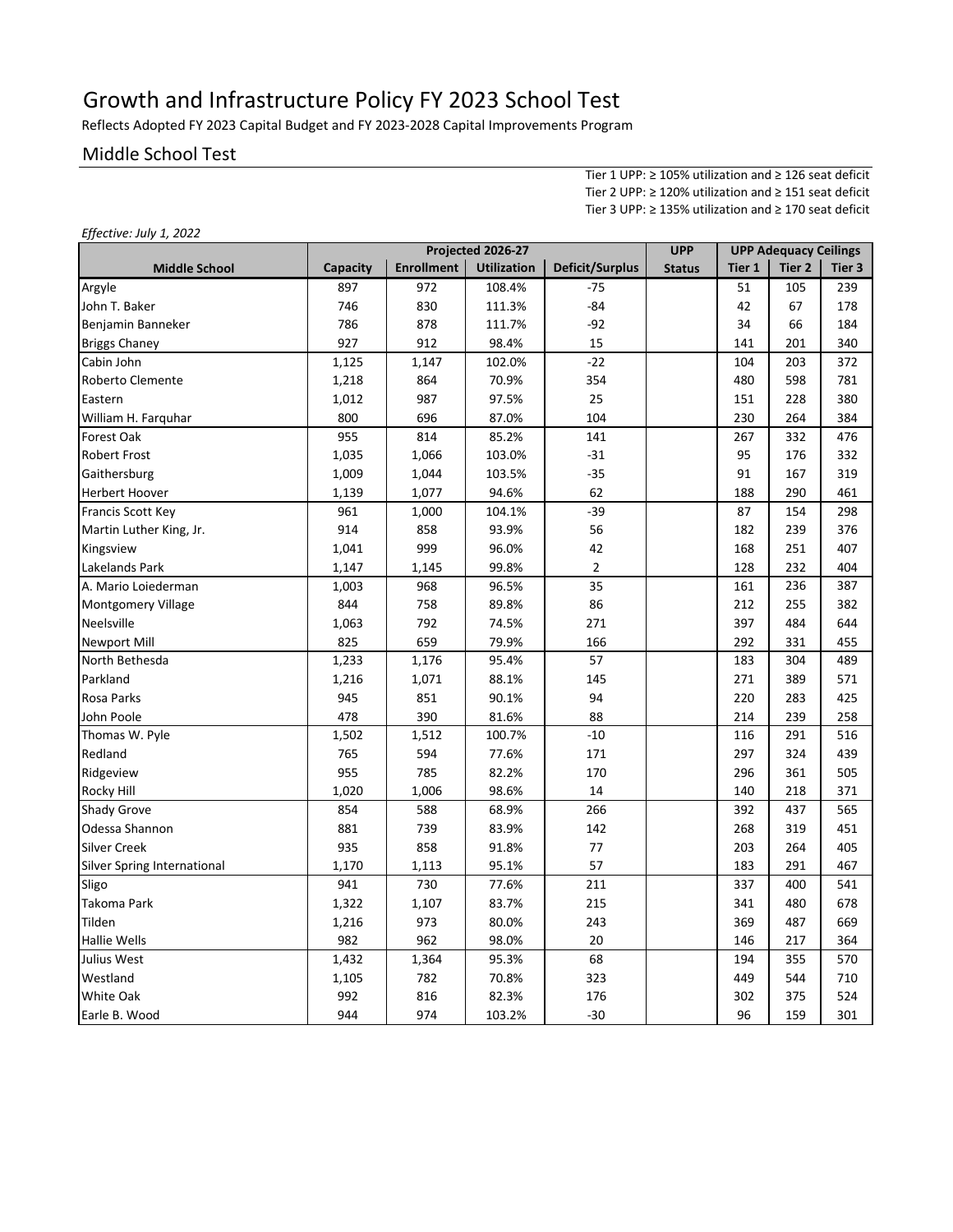Reflects Adopted FY 2023 Capital Budget and FY 2023-2028 Capital Improvements Program

#### Elementary School Test

Tier 1 UPP: ≥ 105% utilization and ≥ 85 seat deficit Tier 2 UPP: ≥ 120% utilization and ≥ 102 seat deficit Tier 3 UPP: ≥ 135% utilization and ≥ 115 seat deficit

|                           |          | <b>UPP</b>        |                    | <b>UPP Adequacy Ceilings</b> |                   |                |        |        |
|---------------------------|----------|-------------------|--------------------|------------------------------|-------------------|----------------|--------|--------|
| <b>Elementary School</b>  | Capacity | <b>Enrollment</b> | <b>Utilization</b> | <b>Deficit/Surplus</b>       | <b>Status</b>     | Tier 1         | Tier 2 | Tier 3 |
| Arcola                    | 651      | 623               | 95.7%              | 28                           |                   | 113            | 159    | 256    |
| Ashburton                 | 789      | 968               | 122.7%             | $-179$                       | Tier 2 UPP        |                |        | 98     |
| <b>Bannockburn</b>        | 364      | 455               | 125.0%             | $-91$                        | <b>Tier 1 UPP</b> |                | 11     | 37     |
| Lucy V. Barnsley          | 652      | 717               | 110.0%             | $-65$                        |                   | 20             | 66     | 164    |
| Beall                     | 639      | 543               | 85.0%              | 96                           |                   | 181            | 224    | 320    |
| <b>Bel Pre/Strathmore</b> | 1,113    | 1,031             | 92.6%              | 82                           |                   | 167            | 305    | 472    |
| <b>Bells Mill</b>         | 626      | 600               | 95.8%              | 26                           |                   | 111            | 152    | 246    |
| Belmont                   | 402      | 346               | 86.1%              | 56                           |                   | 141            | 158    | 197    |
| Bethesda                  | 560      | 594               | 106.1%             | $-34$                        |                   | 51             | 78     | 162    |
| <b>Beverly Farms</b>      | 689      | 563               | 81.7%              | 126                          |                   | 211            | 264    | 368    |
| <b>Bradley Hills</b>      | 686      | 504               | 73.5%              | 182                          |                   | 267            | 320    | 423    |
| <b>Brooke Grove</b>       | 518      | 471               | 90.9%              | 47                           |                   | 132            | 151    | 229    |
| Brookhaven                | 503      | 416               | 82.7%              | 87                           |                   | 172            | 189    | 264    |
| <b>Brown Station</b>      | 739      | 673               | 91.1%              | 66                           |                   | 151            | 214    | 325    |
| <b>Burning Tree</b>       | 378      | 432               | 114.3%             | $-54$                        |                   | 31             | 48     | 79     |
| <b>Burnt Mills</b>        | 646      | 647               | 100.2%             | $-1$                         |                   | 84             | 129    | 226    |
| <b>Burtonsville</b>       | 508      | 618               | 121.7%             | $-110$                       | Tier 2 UPP        |                |        | 68     |
| Candlewood                | 515      | 392               | 76.1%              | 123                          |                   | 208            | 226    | 304    |
| Cannon Road               | 514      | 387               | 75.3%              | 127                          |                   | 212            | 230    | 307    |
| <b>Carderock Springs</b>  | 407      | 394               | 96.8%              | 13                           |                   | 98             | 115    | 156    |
| <b>Rachel Carson</b>      | 692      | 669               | 96.7%              | 23                           |                   | 108            | 162    | 266    |
| Cashell                   | 340      | 340               | 100.0%             | 0                            |                   | 85             | 102    | 119    |
| <b>Cedar Grove</b>        | 402      | 379               | 94.3%              | 23                           |                   | 108            | 125    | 164    |
| Clarksburg <sup>1</sup>   | 342      | 301               | 88.0%              | 41                           |                   | 126            | 143    | 161    |
| Clarksburg ES #91         | 721      | 634               | 87.9%              | 87                           |                   | N/A            | N/A    | N/A    |
| Clearspring               | 619      | 587               | 94.8%              | 32                           |                   | 117            | 156    | 249    |
| <b>Clopper Mill</b>       | 506      | 496               | 98.0%              | 10                           |                   | 95             | 112    | 188    |
| Cloverly                  | 461      | 490               | 106.3%             | $-29$                        |                   | 56             | 73     | 133    |
| <b>Cold Spring</b>        | 458      | 334               | 72.9%              | 124                          |                   | 209            | 226    | 285    |
| <b>College Gardens</b>    | 678      | 521               | 76.8%              | 157                          |                   | 242            | 293    | 395    |
| Capt. James E. Daly       | 528      | 529               | 100.2%             | $-1$                         |                   | 84             | 105    | 184    |
| Damascus                  | 324      | 386               | 119.1%             | $-62$                        |                   | 23             | 40     | 53     |
| Darnestown                | 406      | 321               | 79.1%              | 85                           |                   | 170            | 187    | 228    |
| Diamond                   | 679      | 747               | 110.0%             | $-68$                        |                   | 17             | 68     | 170    |
| Dr. Charles R. Drew       | 512      | 482               | 94.1%              | 30                           |                   | 115            | 133    | 210    |
| <b>DuFief</b>             | 427      | 296               | 69.3%              | 131                          |                   | 216            | 233    | 281    |
| <b>East Silver Spring</b> | 577      | 517               | 89.6%              | 60                           |                   | 145            | 176    | 262    |
| Fairland                  | 648      | 552               | 85.2%              | 96                           |                   | 181            | 226    | 323    |
| Fallsmead                 | 551      | 562               | 102.0%             | $-11$                        |                   | 74             | 100    | 182    |
| Farmland                  | 714      | 792               | 110.9%             | $-78$                        |                   | $\overline{7}$ | 65     | 172    |

*Effective: July 1, 2022*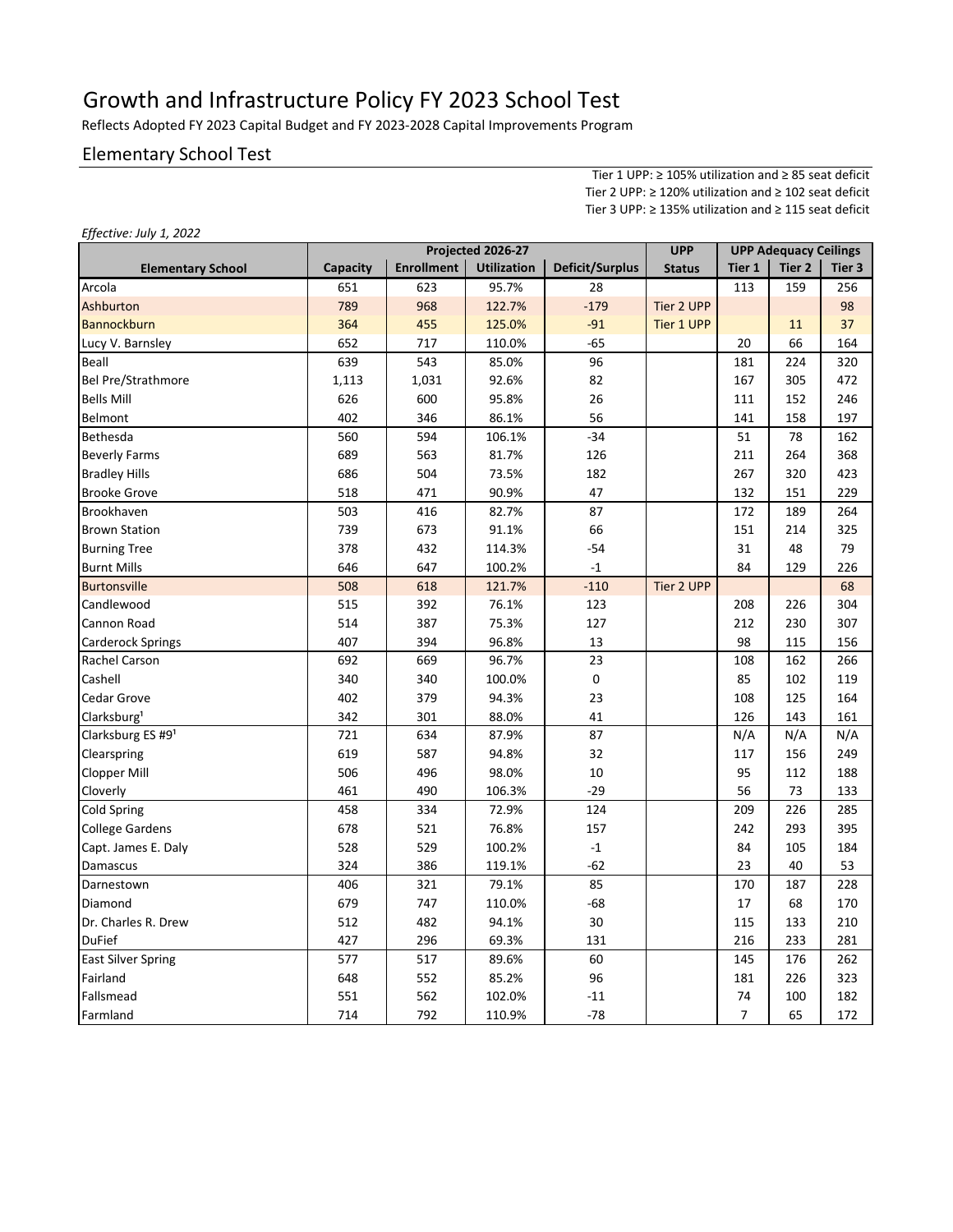|                                    | Projected 2026-27 |                   |                    |                        | <b>UPP</b>        | <b>UPP Adequacy Ceilings</b> |                   |        |
|------------------------------------|-------------------|-------------------|--------------------|------------------------|-------------------|------------------------------|-------------------|--------|
| <b>Elementary School</b>           | Capacity          | <b>Enrollment</b> | <b>Utilization</b> | <b>Deficit/Surplus</b> | <b>Status</b>     | Tier 1                       | Tier <sub>2</sub> | Tier 3 |
| <b>Fields Road</b>                 | 430               | 475               | 110.5%             | -45                    |                   | 40                           | 57                | 106    |
| <b>Flower Hill</b>                 | 488               | 460               | 94.3%              | 28                     |                   | 113                          | 130               | 199    |
| <b>Flower Valley</b>               | 416               | 539               | 129.6%             | $-123$                 | <b>Tier 2 UPP</b> |                              |                   | 23     |
| <b>Forest Knolls</b>               | 571               | 488               | 85.5%              | 83                     |                   | 168                          | 198               | 283    |
| Fox Chapel                         | 660               | 626               | 94.8%              | 34                     |                   | 119                          | 166               | 265    |
| Gaithersburg                       | 737               | 711               | 96.5%              | 26                     |                   | 111                          | 174               | 284    |
| Galway                             | 770               | 736               | 95.6%              | 34                     |                   | 119                          | 188               | 304    |
| <b>Garrett Park</b>                | 777               | 722               | 92.9%              | 55                     |                   | 140                          | 211               | 327    |
| Georgian Forest                    | 670               | 657               | 98.1%              | 13                     |                   | 98                           | 147               | 248    |
| Germantown                         | 287               | 332               | 115.7%             | $-45$                  |                   | 40                           | 57                | 70     |
| William B. Gibbs, Jr. <sup>1</sup> | 726               | 638               | 87.9%              | 88                     |                   | 173                          | 234               | 343    |
| Glen Haven                         | 575               | 528               | 91.8%              | 47                     |                   | 132                          | 162               | 249    |
| Glenallan                          | 752               | 710               | 94.4%              | 42                     |                   | 127                          | 193               | 306    |
| Goshen                             | 604               | 534               | 88.4%              | 70                     |                   | 155                          | 191               | 282    |
| Great Seneca Creek                 | 556               | 528               | 95.0%              | 28                     |                   | 113                          | 140               | 223    |
| Greencastle                        | 794               | 737               | 92.8%              | 57                     |                   | 142                          | 216               | 335    |
| Greenwood                          | 562               | 559               | 99.5%              | 3                      |                   | 88                           | 116               | 200    |
| Harmony Hills                      | 752               | 704               | 93.6%              | 48                     |                   | 133                          | 199               | 312    |
| Highland                           | 540               | 524               | 97.0%              | 16                     |                   | 101                          | 124               | 205    |
| <b>Highland View</b>               | 288               | 382               | 132.6%             | $-94$                  | <b>Tier 1 UPP</b> |                              | 8                 | 21     |
| Jackson Road                       | 684               | 671               | 98.1%              | 13                     |                   | 98                           | 150               | 253    |
| Jones Lane                         | 516               | 518               | 100.4%             | $-2$                   |                   | 83                           | 102               | 179    |
| Kemp Mill                          | 448               | 416               | 92.9%              | 32                     |                   | 117                          | 134               | 189    |
| Kensington-Parkwood                | 706               | 579               | 82.0%              | 127                    |                   | 212                          | 269               | 375    |
| Lake Seneca                        | 425               | 506               | 119.1%             | -81                    |                   | 4                            | 21                | 68     |
| Lakewood                           | 557               | 393               | 70.6%              | 164                    |                   | 249                          | 276               | 359    |
| Laytonsville                       | 465               | 399               | 85.8%              | 66                     |                   | 151                          | 168               | 229    |
| JoAnn Leleck <sup>2</sup>          | 1,198             | 881               | 73.5%              | 317                    |                   | 402                          | 557               | 737    |
| Little Bennett <sup>1</sup>        | 621               | 546               | 87.9%              | 75                     |                   | 160                          | 200               | 293    |
| Luxmanor                           | 764               | 695               | 91.0%              | 69                     |                   | 154                          | 222               | 337    |
| <b>Thurgood Marshall</b>           | 552               | 540               | 97.8%              | 12                     |                   | 97                           | 123               | 206    |
| Maryvale                           | 677               | 618               | 91.3%              | 59                     |                   | 144                          | 195               | 296    |
| Spark M. Matsunaga                 | 584               | 566               | 96.9%              | 18                     |                   | 103                          | 135               | 223    |
| S. Christa McAuliffe               | 747               | 475               | 63.6%              | 272                    |                   | 357                          | 422               | 534    |
| Ronald McNair                      | 796               | 766               | 96.2%              | 30                     |                   | 115                          | 190               | 309    |
| <b>Meadow Hall</b>                 | 346               | 398               | 115.0%             | $-52$                  |                   | 33                           | 50                | 70     |
| <b>Mill Creek Towne</b>            | 323               | 505               | 156.3%             | $-182$                 | Tier 3 UPP        |                              |                   |        |
| Monocacy                           | 219               | 145               | 66.2%              | 74                     |                   | 159                          | 176               | 189    |
| Montgomery Knolls/Pine Crest       | 1,346             | 1,048             | 77.9%              | 298                    |                   | 383                          | 568               | 770    |
| New Hampshire Estates/Oak View     | 828               | 874               | 105.6%             | $-46$                  |                   | 39                           | 120               | 244    |
| Roscoe R. Nix/Cresthaven           | 970               | 945               | 97.4%              | 25                     |                   | 110                          | 219               | 365    |
| Oakland Terrace                    | 476               | 516               | 108.4%             | $-40$                  |                   | 45                           | 62                | 127    |
| Olney                              | 607               | 626               | 103.1%             | $-19$                  |                   | 66                           | 103               | 194    |
| William T. Page                    | 760               | 680               | 89.5%              | 80                     |                   | 165                          | 232               | 346    |
| Poolesville                        | 539               | 500               | 92.8%              | 39                     |                   | 124                          | 147               | 228    |
| Potomac                            | 480               | 368               | 76.7%              | 112                    |                   | 197                          | 214               | 280    |
| Judith A. Resnik                   | 503               | 520               | 103.4%             | $-17$                  |                   | 68                           | 85                | 160    |
| Dr. Sally K. Ride                  | 472               | 492               | 104.2%             | $-20$                  |                   | 65                           | 82                | 146    |